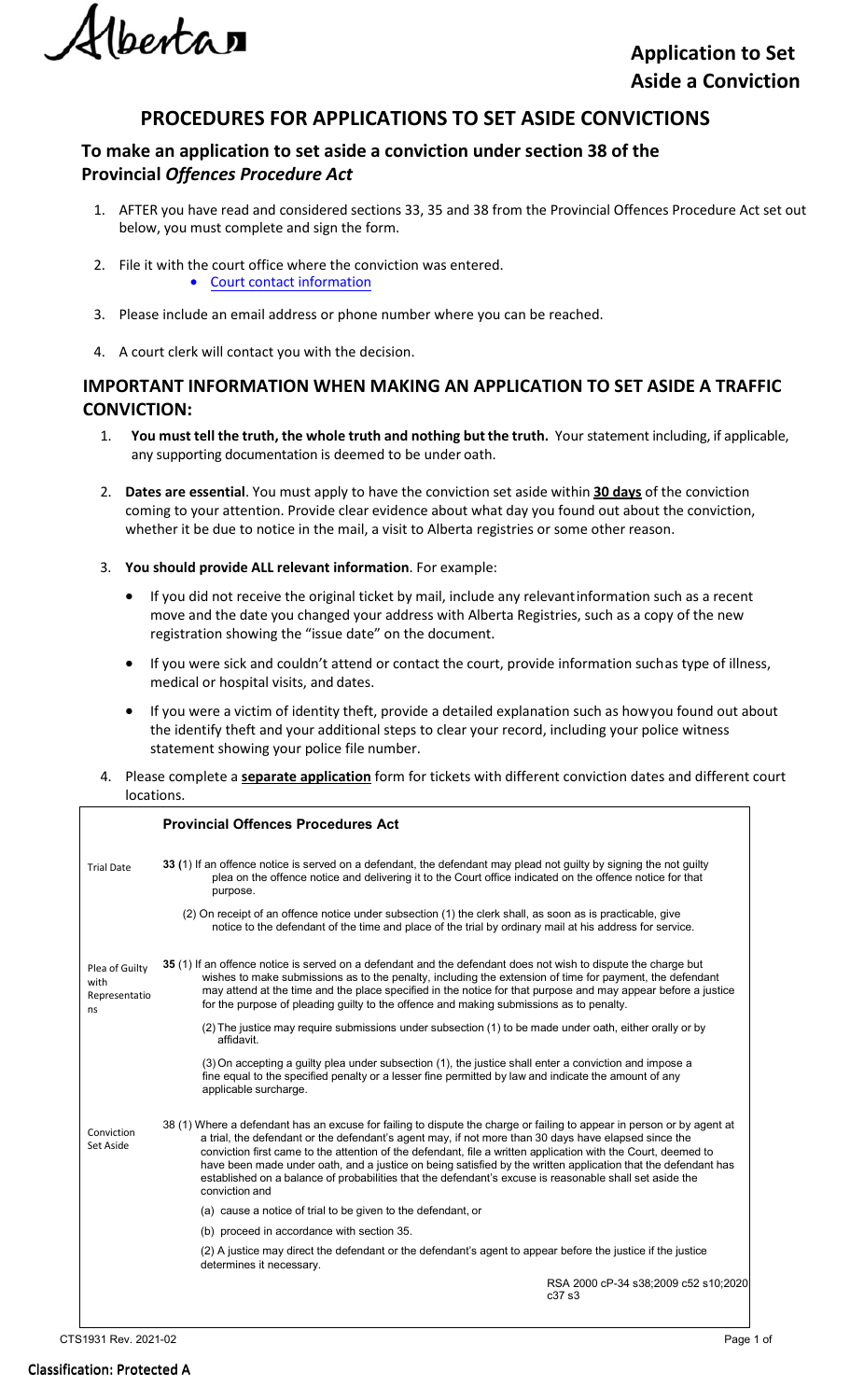

## **The Provincial Court of Alberta**

# **Application to Set Aside a Conviction**

*Provincial Offences Procedure Act* Section 38

|                        |    |                                                                          |                                                               | Name in Full                                                                     | Date of Birth yyyy-mm-dd                                                                                                                                                                                                                                                                                                                           |  |  |  |
|------------------------|----|--------------------------------------------------------------------------|---------------------------------------------------------------|----------------------------------------------------------------------------------|----------------------------------------------------------------------------------------------------------------------------------------------------------------------------------------------------------------------------------------------------------------------------------------------------------------------------------------------------|--|--|--|
|                        | of |                                                                          |                                                               |                                                                                  |                                                                                                                                                                                                                                                                                                                                                    |  |  |  |
|                        |    |                                                                          |                                                               | Address in Full                                                                  | Postal Code                                                                                                                                                                                                                                                                                                                                        |  |  |  |
|                        |    | Email address                                                            |                                                               | Telephone number                                                                 |                                                                                                                                                                                                                                                                                                                                                    |  |  |  |
| Fill in                |    | Place and Date of Conviction                                             |                                                               | Operator's Licence No.                                                           | Violation Ticket No.                                                                                                                                                                                                                                                                                                                               |  |  |  |
|                        |    | STATE:                                                                   |                                                               |                                                                                  |                                                                                                                                                                                                                                                                                                                                                    |  |  |  |
|                        |    |                                                                          |                                                               | The date I found out that I was convicted in absence was on ____________________ | Date yyyy-mm-dd                                                                                                                                                                                                                                                                                                                                    |  |  |  |
| State How:             |    |                                                                          | How I became aware of the conviction in absence was           |                                                                                  |                                                                                                                                                                                                                                                                                                                                                    |  |  |  |
|                        |    |                                                                          |                                                               |                                                                                  |                                                                                                                                                                                                                                                                                                                                                    |  |  |  |
| Explain<br>(See below) |    |                                                                          | The reason I failed to dispute or appear on this charge(s) is |                                                                                  |                                                                                                                                                                                                                                                                                                                                                    |  |  |  |
|                        |    | If my conviction is set aside, I enter (CHECK ONE BOX ONLY):             |                                                               |                                                                                  |                                                                                                                                                                                                                                                                                                                                                    |  |  |  |
|                        |    | A not guilty plea, understanding the late penalty will be cancelled, and |                                                               |                                                                                  |                                                                                                                                                                                                                                                                                                                                                    |  |  |  |
|                        |    | or                                                                       | I request the Court to set a date for trial.                  |                                                                                  |                                                                                                                                                                                                                                                                                                                                                    |  |  |  |
|                        |    | A guilty plea, understanding the late penalty will be cancelled, and     |                                                               |                                                                                  |                                                                                                                                                                                                                                                                                                                                                    |  |  |  |
|                        |    |                                                                          | I will pay the fine within 30 days.                           |                                                                                  |                                                                                                                                                                                                                                                                                                                                                    |  |  |  |
|                        |    |                                                                          | or                                                            |                                                                                  |                                                                                                                                                                                                                                                                                                                                                    |  |  |  |
|                        |    |                                                                          | court.                                                        |                                                                                  | I will appear before a justice to apply to have the fine reduced or to be granted more than 30<br>days to pay the fine, or both. I understand I must appear in court on the date and time set by the                                                                                                                                               |  |  |  |
|                        |    |                                                                          | or                                                            |                                                                                  |                                                                                                                                                                                                                                                                                                                                                    |  |  |  |
|                        |    |                                                                          |                                                               | this application. In doing so, I waive my right to appear before a justice.      | I will apply in writing, instead of appearing in a courtroom, to have the fine reduced or to be<br>granted more than 30 days to pay the fine, or both by completing the appendix attached to                                                                                                                                                       |  |  |  |
|                        |    |                                                                          | financial hardships are not valid reasons in law.             |                                                                                  | Note: Whether you appear before a justice or apply in writing you must be prepared to provide valid reasons<br>to support your application for a fine reduction or more time to pay. If applying for a fine reduction, reasons<br>such as a negative interaction with the peace officer, a belief that reductions should be automatic, or personal |  |  |  |

I certify the above statements are true and I acknowledged they are deemed to have been made under oath.

| Dated at |           | on       |                                             |  |
|----------|-----------|----------|---------------------------------------------|--|
|          | City/Town | Province | Date yyyy-mm-dd                             |  |
|          |           |          |                                             |  |
|          |           |          |                                             |  |
|          |           |          | Signature of Defendant or Defendant's agent |  |
|          |           |          | (DIGITAL SIGNATURE NOT ALLOWED)             |  |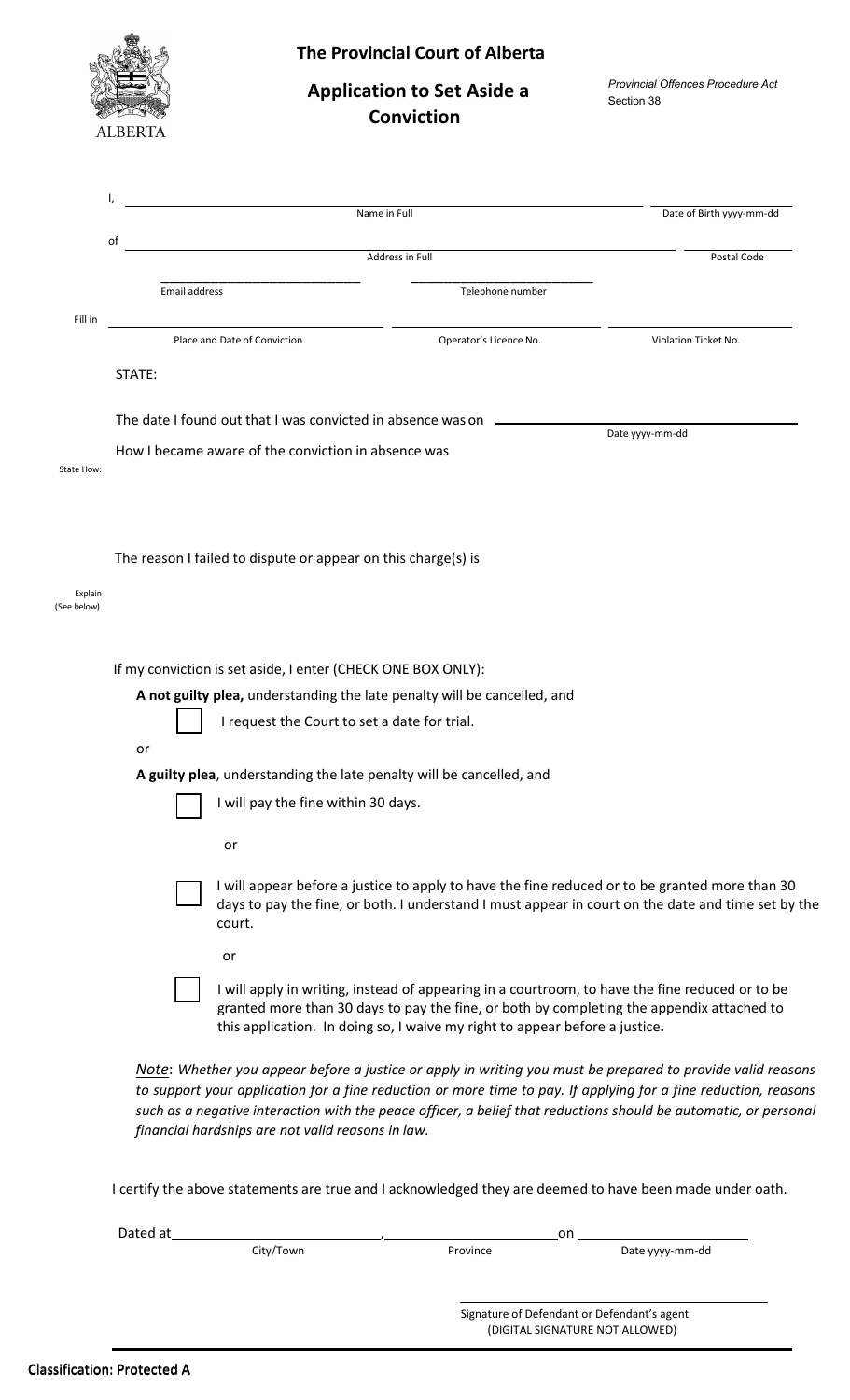# **FOR COURT USE ONLY:**

**\_\_\_\_\_\_\_\_\_\_\_\_\_\_\_\_\_\_\_\_\_\_\_\_\_\_\_\_\_\_\_\_\_\_\_\_\_\_\_\_\_\_\_\_\_\_\_\_\_\_\_\_\_\_\_\_\_\_\_\_\_\_\_\_**

## **\_\_\_\_\_\_\_\_\_\_\_\_\_\_\_\_\_\_\_\_\_\_\_\_\_\_\_\_\_\_\_\_\_\_\_\_\_\_\_\_\_\_\_\_\_\_\_\_\_\_\_\_\_\_\_\_\_\_\_\_\_\_\_\_ COURT DECISION**

**Under Section 38 of the** *Provincial Offences Procedure Act* **I order that:** 

|                      | The conviction stands.                                                                                                                                                                                                                                                                                                                            |  |  |  |  |
|----------------------|---------------------------------------------------------------------------------------------------------------------------------------------------------------------------------------------------------------------------------------------------------------------------------------------------------------------------------------------------|--|--|--|--|
|                      | The defendant/defendant's agent appear before the justice to make representation on the matter.<br>Failure to attend at the date and time set for the appearance may result in the entire application being<br>deemed to have been abandoned (date to be set by court office).                                                                    |  |  |  |  |
|                      | The conviction be set aside, a not guilty plea entered, and a trial date set (date to be set by court office).                                                                                                                                                                                                                                    |  |  |  |  |
|                      | The conviction be set aside, a guilty plea entered, and the applicant be permitted to make submissions<br>concerning the fine amount (date to be set by court office).                                                                                                                                                                            |  |  |  |  |
|                      | The conviction be set aside, the defendant's guilty plea be accepted and a fine of $\zeta$ is imposed<br>with a payment due date of<br>$\overline{\phantom{a}}$ . The contract of $\overline{\phantom{a}}$ , $\overline{\phantom{a}}$ , $\overline{\phantom{a}}$ , $\overline{\phantom{a}}$ , $\overline{\phantom{a}}$ , $\overline{\phantom{a}}$ |  |  |  |  |
|                      |                                                                                                                                                                                                                                                                                                                                                   |  |  |  |  |
|                      |                                                                                                                                                                                                                                                                                                                                                   |  |  |  |  |
|                      | Justice of the Peace                                                                                                                                                                                                                                                                                                                              |  |  |  |  |
|                      |                                                                                                                                                                                                                                                                                                                                                   |  |  |  |  |
|                      |                                                                                                                                                                                                                                                                                                                                                   |  |  |  |  |
|                      |                                                                                                                                                                                                                                                                                                                                                   |  |  |  |  |
| CTS1931 Rev. 2021-02 | Page 2 of 2<br><b>Print</b><br><b>Reset</b><br><b>Save</b>                                                                                                                                                                                                                                                                                        |  |  |  |  |